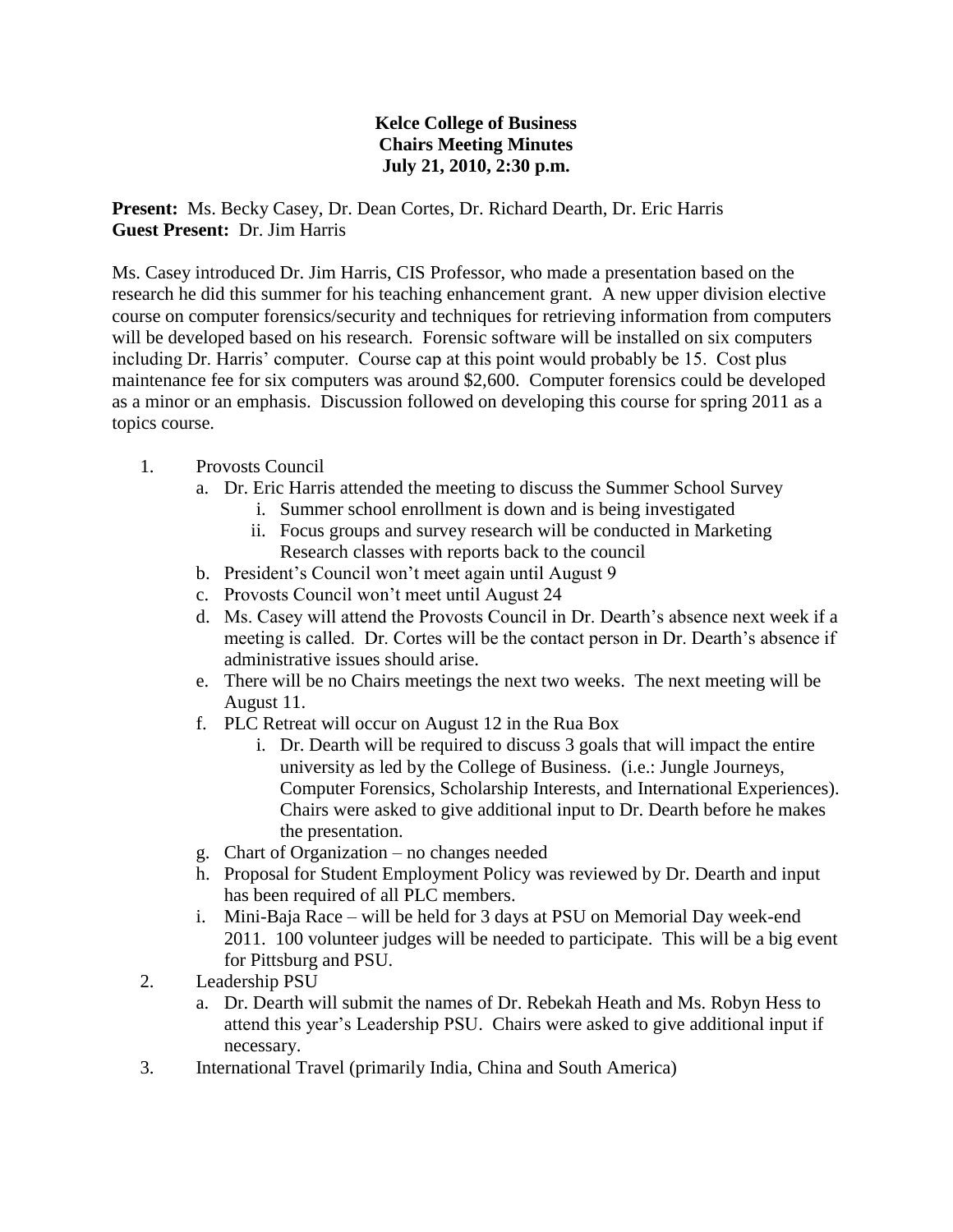- a. List of names is needed for faculty who would be willing to travel internationally primarily for student recruitment.
	- i. Suggested COB faculty names discussed: Dr. Ahsan, Dr. Dalecki, Dr. Lal, Dr. O'Bryan, Ms. Yarick, Dr. J. Harris, Dr. Cummings, Dr. Muoghalu, Dr. Bracker, Ms. Casey, Dr. E. Harris, Dr. Cortes
- 4. There are 278 students in good standing who were enrolled in the spring, did not graduate and are not enrolled in the fall. List will be distributed to departments to contact these students to discover why students did not enroll for fall.
- 5. Part-Time Position will be posted to replace Bob Masters to facilitate articulation agreements with technical and community colleges.
- 6. Academic Fresh Start Program
	- a. Program is rarely used
	- b. There is a lot of interest in re-vamping this program
	- c. Students are required to completely re-start (no previous credits), and enroll in 12 hours
- 7. PSU Opening Meetings
	- a. August 19 at 9:30 p.m. in the Student Center (8:45 coffee/conversation)
	- b. Faculty are expected to attend opening meetings (PSU and Kelce)
	- c. Kelce meeting will begin after the PSU meeting at around 11:30
		- i. Dean Dearth is working on policies of the COB which will be condensed and revised into one document to submit and get approval from the faculty
		- ii. Adjunct faculty are welcome to attend the Kelce meeting but will not be eligible to vote on issues
	- d. New Faculty Orientation will take place on August 17-18
	- i. Dr. Sang Lee is the only new faculty person in Kelce
- 8. Dates for President/Vice President (Provost) meetings
	- a. Need to schedule  $\frac{1}{2}$  hr meeting with Dean,  $\frac{1}{2}$  hr meeting with Chairs,  $\frac{1}{2}$  hr meeting with faculty - consecutively. Date needs to be given to Academic Affairs as soon as possible. Chairs should give input on this issue.
- 9. Directory Board, Ethics Statements and Mission Statement have been updated
- 10. Bulletin Boards (especially student organizations) will be cleaned off before the fall semester begins.
- 11. Display cases should be updated by the time the fall semester begins.
- 12. Faculty contract
	- a. Chairs will probably be getting questions from faculty those who received an Exceptional Rating in 2008 & 2009 will receive an additional \$200 to the base salary of each.
	- b. All faculty will receive an additional \$700 added into their base pay to offset the anticipated increase in insurance premiums.
- 13. Faculty Travel for AY 2011
	- a. The Dean will provide \$300 per semester if faculty are presenting as has been the case in the past.
	- b. It is anticipated that other travel funding will remain the same as last academic year
- 14. Department
	- a. ECON Dr. Shum is going to Thailand, still looking for a GA for next semester